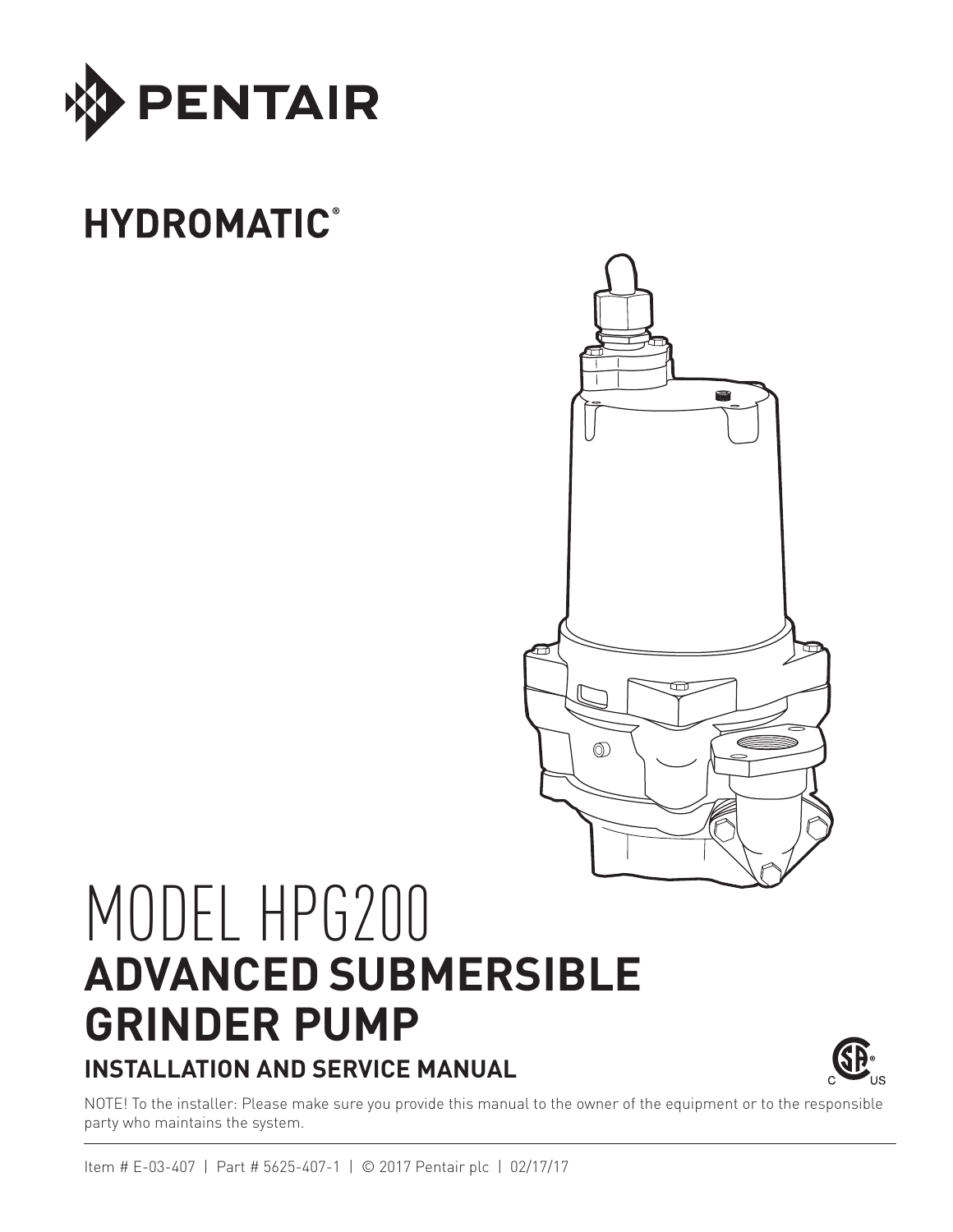# **General Information**

#### **Attention:**

This manual contains important information for the safe use of this product. Read this manual completely before using this product and refer to it often for continued safe product use. DO NOT THROW AWAY OR LOSE THIS MANUAL. Keep it in a safe place so that you may refer to it often. Reasonable care and safe methods should be practiced. Check local codes and requirements before installation.

**WARNING: Before handling these pumps and controls, always disconnect the power first. Do not smoke or use sparkable electrical devices or flames in a septic (gaseous) or possible septic sump.**

# **Pump Cautions and Warnings**

#### **CALIFORNIA PROPOSITION 65 WARNING:**

**AWARNING** This product and **related accessories contain chemicals known to the State of California to cause cancer, birth defects or other reproductive harm.**

DANGER: Risk of Electrical Shock or Electrocution. May result in serious injury or death or fire hazard. Installer must disconnect all electrical sources prior to installation, handling or servicing. Only qualified personnel may install this system. NFPA 70: National Electric Code® (NEC) or local codes must be followed. System must be properly grounded according to NEC. Do not lift pump by power cord.

**2** DANGER: Biohazard Risk. Once wastewater source has been connected to system, biohazard risk exists. Installer(s) and/or service personnel must use proper personal protective equipment and follow handling procedures per OSHA 29 CFR 1910.1030 when handling equipment after wastewater source has been connected to system.

DANGER: Risk of Asphyxiation. Installer(s) and/or service personnel must use proper personal protective equipment and follow OSHA 29 CFR 1910.146 or OSHA 29 CFR 1926. Pump may be installed in a location classified as a confined space.

DANGER: Risk of Fire or Explosion. Do not smoke or use open flames in or around this system. HPG200 systems are not intended for use in hazardous locations per NFPA 70: National Electric Code. Do not pump flammable liquids.

DANGER: Cutting Risk. Risk of serious cutting or amputation exists. Disconnect all power sources prior to servicing pump or grinding mechanism. Pump may start without warning. Grinding mechanism is extremely sharp. Use caution when handling grinder mechanism.

DO NOT modify the cord strain relief. When wiring to a system control, connect the pump ground lead to the system ground.

DO NOT run the pump dry. Dry running can overheat the pump (causing burns to anyone handling it) and will void the warranty.

The pump normally runs hot. To avoid burns, allow it to cool for 30 minutes after shutdown before handling it.

Submersible grinder pumps are not approved for use in swimming pools, recreational water installations, decorative fountains or any installation where human contact with the pumped fluid is

common. This specialized pump is designed to incorporate a grinding mechanism to remove wastewater particulate and pump the resulting slurry from a residential structure to a collection system.

Examine all lifting devices, rope or chain for damage before and after each lift.

DO NOT exceed manufacturers recommendation for maximum performance, as this could cause the motor to overheat.

Secure the pump in its operating position so it cannot tip over, fall or slide.

DO NOT pump without safety devices in place.

Basin must be vented in accordance with the local plumbing codes.

# **The Pump**

### **Pump Description:**

The Hydromatic® pumps covered by these instructions are submersible grinder pumps.

The cutter blades are on the suction side of the centrifugal pump impeller and discharge directly into the inlet of the impeller. The integral stainless steel pump motor shaft is sealed by two mechanical seals with an oil chamber between the seals to provide lubrication for both seal faces.

Two ball bearings are used to handle the loads in this design, similar to most of Hydromatic's solids handling pumps. The upper bearing takes radial load, while the larger lower bearing handles both thrust and radial loads. Both bearings are permanently lubricated by the dielectric oil in the motor housing. The motor is fixed within the motor housing and is completely submerged in the dielectric oil for maximum heat transfer. The motor housing and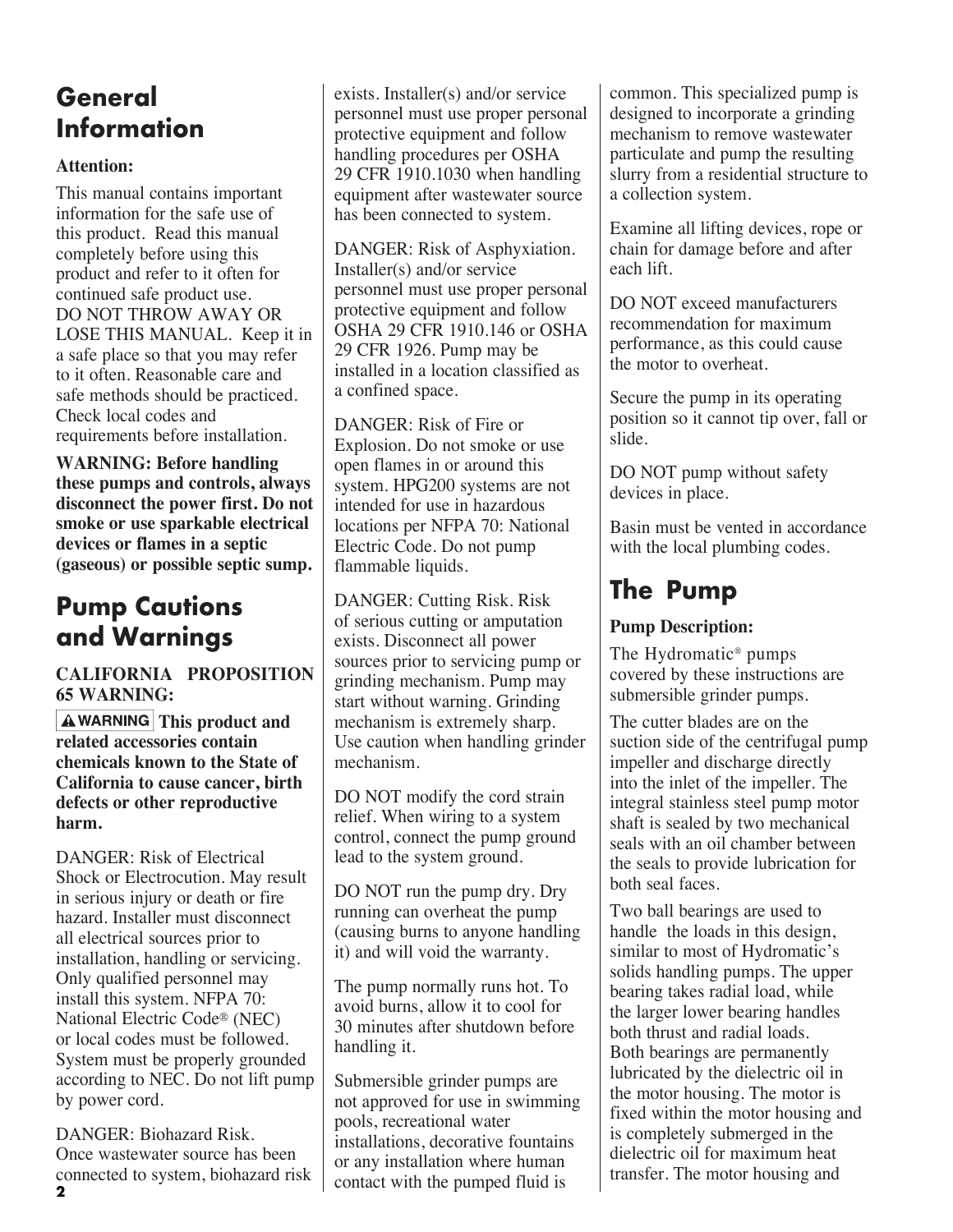seal chamber are completely sealed with O-rings located at mating part faces.

The power cord entry system is designed to give double sealing. The chamfered pilot of the motor housing mates with the molded cord end to form the first seal. The cord grip forms the second seal around the molded cord end and provides strain relief. The cable on the HPG model includes the leads for both heat sensors (motor protection) and the seal sensor lead for seal leakage detection.

The cutters are designed to be self adjusting and will not need to be shimmed or reset.

### **Application:**

These pumps are designed for either residential or industrial sewage discharge applications with a pH ranging from 5 to 9, specific gravities from 0.9 to 1.1, viscosities ranging from 28 to 35 S.S.U., and temperatures up to  $140^\circ F$ .

# **Codes:**

All local wiring codes must be observed. Consult the local inspector before installation to avoid costly delays that can occur due to rejection after job is finished.

# **Pump Installation**

# **Unpacking Pump:**

Remove pump from carton. When unpacking unit, check for concealed damage. Claims for damage must be made at the receiving end through the delivery carrier. Damage cannot be processed from the factory.

# **Location:**

If pumps are installed in an existing basin or concrete sump, the piping can either be connected permanently or rails and brackets

can be furnished for mounting to walls of basin. In either case, be sure that the Hydromatic® solids handling check valve is used and that the pumps are submerged in a vertical position. The complete factory built packaged system is recommended for the most satisfactory installation and generally for the lowest cost where expensive installation labor is involved.

### **Electrical Connections:**

Make all connections from motor to control panel to comply with local codes.

**CAUTION: Make sure that the ground wire is securely connected and that the unit is properly grounded in accordance with local codes.**

### **SENSOR LEADS**

WHITE W/BLACK STRIPE - P1<br>BLUE - P2 ORANGE - SEAL PROBE



| <b>ELECTRICAL CONNECTIONS</b> |                   |                    |  |  |  |  |  |
|-------------------------------|-------------------|--------------------|--|--|--|--|--|
|                               | 1 Phase           | 3 Phase            |  |  |  |  |  |
| Green                         | Ground            | Ground             |  |  |  |  |  |
| Red                           | Start Power Line  | Power Line         |  |  |  |  |  |
| White                         | Main Power Line   | Power Line         |  |  |  |  |  |
| <b>Black</b>                  | Common Power Line | Power Line         |  |  |  |  |  |
| Orange                        | Seal Failure      | Seal Failure       |  |  |  |  |  |
| <b>Blue</b>                   | Heat Sensor       | Heat Sensor        |  |  |  |  |  |
| White<br>w/ black<br>stripe   | Heat Sensor       | <b>Heat Sensor</b> |  |  |  |  |  |

# **Pump Operations**

To reduce the risk of electrical shock, install only on a GFCI protected circuit. See pump nameplate for electrical ratings.

To start the pump, perform the following steps in order:

- 1. When grinder pump is single phase, no rotation check is necessary. Correct rotation is counter-clockwise.
- 2. Run water into sump until motor is covered.
- 3. Open gate valve in discharge line.
- 4. Turn pump on. If pump runs and sump liquid does not pump down, stop pump and close discharge gate valve. Lift pump until sealing flange is open to vent off trapped air. Lower pump, open discharge valve, and start the pump again.

CAUTION: Positive displacement pump is designed to operate at minimum 5 GPM capacity. Running pump at shut-off condition or with gate valve closed can result in damage to the pumping stator boot and rotor.

5. Level control should be set so that pump turns off when level is about 2 inches above inlet of pump suction and turns on when level is about 2 inches above motor.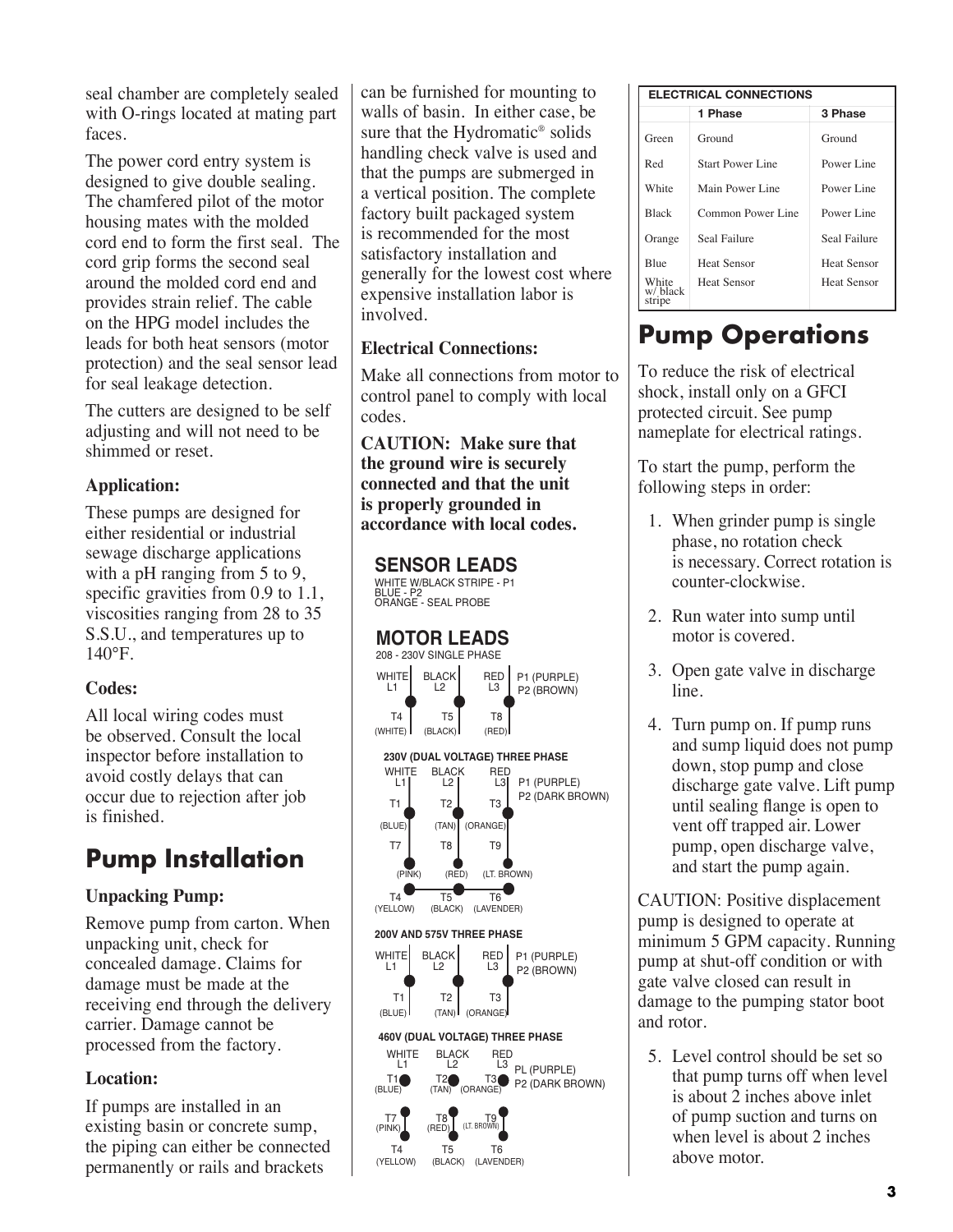- 6. If problems occur, check power source. Make sure a separate supply line is available. Verify voltage supply.
- 7. Check resistance of windings. If not within guidelines, return pump to authorized factory service center.

As the motors are oil filled, no lubrication or other maintenance is required. Pump should be checked every quarter for corrosion and wear.

# **Pump Maintenance**

#### **Pump Disassembly, Inspection, Reassembly:**

- 1. Close gate valve at pump discharge.
- 2. Turn off circuit breaker.
- 3. Remove pump from sump.
- 4. Unscrew cap screws and remove the volute from the pump. Note: under certain circumstances it may be necessary to remove the discharge piping.
- 5. Remove the axial and radial cutters from the shaft and inspect for excessive wear or damage. If the axial cutter is damaged or is excessively worn, flip the axial cutter to the unworn side and reattach to the radial cutter.
- 6. Inspect the stationary cutter for wear or damage. If the cutter requires removal, loosen the machine screw in cutter retainer and remove cutter retainer and slide the cutter out of the volute. If cutter is damaged or worn, reinstall on the opposite side, making sure to snug (DO

NOT OVERTIGHTEN) the Allen head screw. It is good practice to add a light coat of removable locking adhesive to the Allen screw.

- 7. Inspect the volute O-ring for damage. If cracked or torn, replace with the proper Hydromatic® part.
- 8. To reassemble the pump, place the cutters on the splined shaft and orient the cutters so that the axial cutter blades fall between the impeller vanes. Hold tension on the cutters and replace the volute and cap screws, making sure the O-ring is placed in the proper position. Evenly torque the cap screws.

### **Replacing Seals on Dual Seal HPG200 Model:**

1. Drain the oil in the seal chamber by removing the drain plug on the side of the pump. If it contains water, the lower seal has failed and should be replaced. The motor housing should be drained and the upper seal replaced if the lower seal has failed, since foreign material in the seal chamber may have damaged the upper seal.

- 2. Remove the volute and cutters per the instrutions listed under the **Pump Disassembly, Inspection, Reassembly** section in this manual.
- 3. To remove the impeller, secure the shaft by threading the radial cutter onto the shaft and holding it with a pair of pliers. Hold a wood block against the impeller vane and tap it with a hammer until it spins off.
- 4. Using a pair of snap ring pliers, remove the snap ring that secures the lower seal. Remove the lower seal rotating elements by sliding the spring off the shaft. Then using two screwdrivers, slide the carbon assembly off by prying on the retaining ring.
- 5. Loosen and remove the cap screws that hold on the seal housing, then remove the seal housing. Using a socket that will fit onto the back of the seal, tap the stationary seal assembly out of the seal housing.
- 6. Using a pair of snap ring pliers, remove the snap ring that secures the upper seal. Remove the spring retainer and spring from the shaft, and

|                |            |             |              | <b>WINDING RESISTANCE IN OHMS</b> |                               |                               |
|----------------|------------|-------------|--------------|-----------------------------------|-------------------------------|-------------------------------|
| hp             | <b>RPM</b> | <b>VOLT</b> | <b>PHASE</b> | <b>BLACK TO</b><br><b>WHITE</b>   | <b>BLACK</b><br><b>TO RED</b> | <b>RED</b><br><b>TO WHITE</b> |
| $\overline{2}$ | 3450       | 208         |              | 1.30                              | 5.08                          | 6.35                          |
| 2              | 3450       | 230         |              | 1.57                              | 8.00                          | 9.57                          |
| $\mathfrak{D}$ | 3450       | 200         | 3            | 2.86                              | 2.86                          | 2.86                          |
| $\overline{2}$ | 3450       | 230         | 3            | 3.31                              | 3.31                          | 3.31                          |
| $\overline{2}$ | 3450       | 460         | 3            | 13.25                             | 13.25                         | 13.25                         |
| $\overline{2}$ | 3450       | 575         | 3            | 28.2                              | 28.2                          | 28.2                          |

**MAXIMUM AMP & WINDING RESISTANCE VALUES**

SINGLE PHASE THREE PHAS<br>BLACK - COMMON BLACK - L<sub>1</sub> BLACK - COMMON BLACK - L<sub>1</sub><br>WHITE - MAIN WHITE - L<sub>2</sub> WHITE - MAIN WHITE - L2 RED - START RED - L3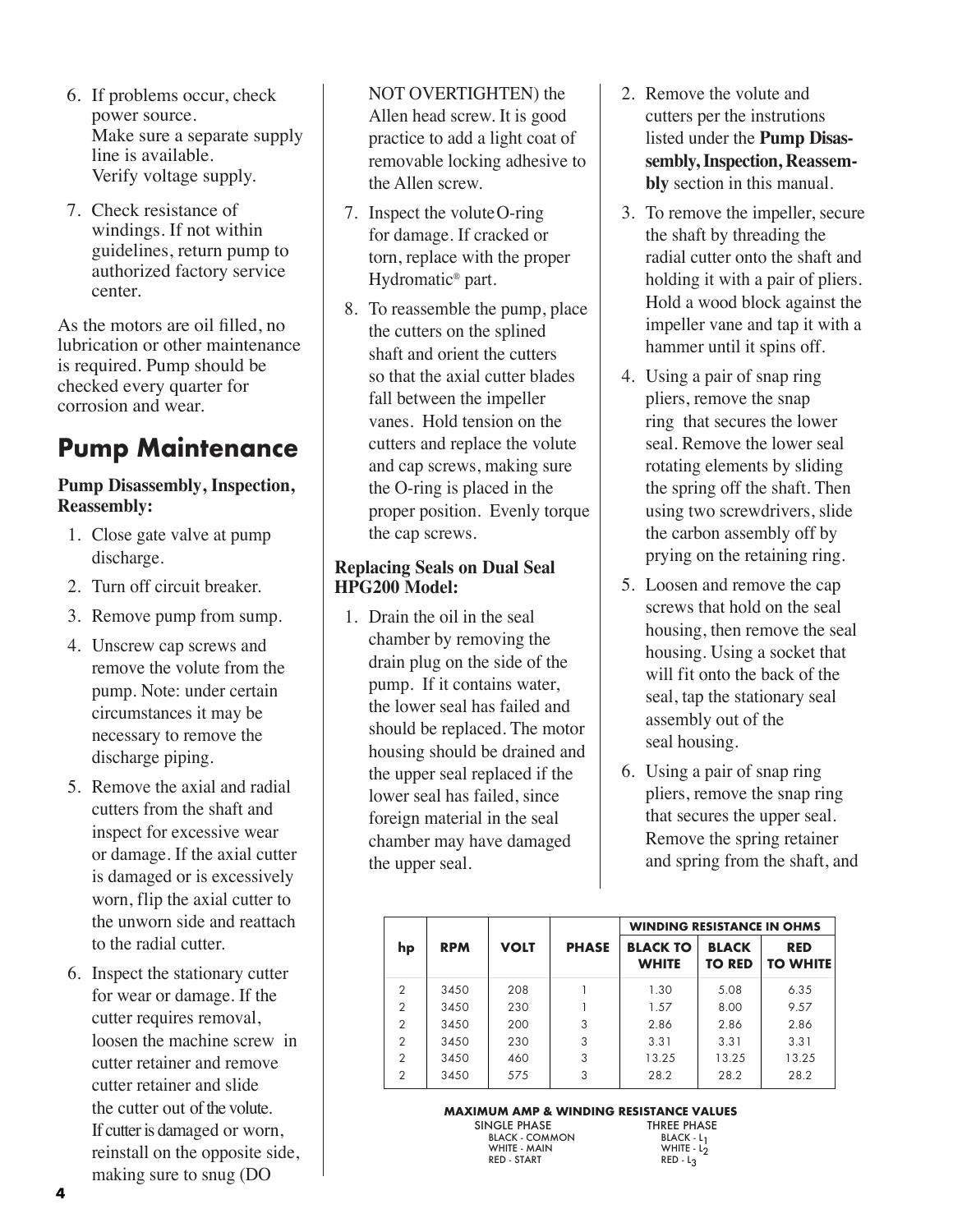using the same method as used for the lower seal, remove the carbon seal assembly.

- 7. With a pair of screwdrivers, pry up on the seal/bearing plate. Remove the seal/ bearing plate until you have access to the seal sensor wire, then carefully pull the seal sensor wire off the seal probe which will allow the complete removal of the seal bearing plate.
- 8. Take a socket and tap out the stationary portion of the seal from the seal/bearing plate in the same manner as used for the lower stationary seal.
- 9. After checking both of the O-rings, replace the seal bearing plate in the motor housing, making sure that the seal sensor wire has been reattached to the seal probe. Use O-ring lube to prevent cutting in assembly.
- 10. Take the stationary portion of the new seal, and lube the rubber material with a good quality dielectric oil. Press the stationary portion of the new seal into the seal/ bearing plate.

#### **CAUTION: Do not reuse old seal parts. Replace all parts with new. Mixing old and new parts could cause immediate seal failure.**

- 11. Using a good quality dielectric oil, lube the rubber material on the carbon seal assembly and press it on the shaft. Place the spring and the seal retainer on the shaft as removed. Replace the snap ring.
- 12. Carefully place the seal housing onto the seal bearing

plate, replace the cap screws, and evenly tighten.

13. Using a pressure gauge with a fill stem, pressurize the motor housing to no more than 7 psig with dried air and check for leaks. If after several minutes the gauge reads the same, the seal is good and you can continue with assembly.

#### **NOTE: It is normal to observe some air bubbles in the seal area initially as the seal seats. If bubbles do not stop within a few seconds, the seal is either not properly installed or is damaged.**

- 14. Following the same procedure outlined in steps 10 through 13, install the lower seal assembly. Replace the impeller using a removable locking adhesive.
- 15. Reassemble the cutters and volute as outlined in the **Pump Disassembly, Inspection, Reassembly** section of this manual.
- 16. Refill all chambers with a good quality dielectric oil. Fill the motor housing so that the tops of the motor windings have been covered (2500 ml), but leave an air gap to allow for expansion of the oil. Fill the seal chamber with 700 ml of oil so that an air gap also exists.

#### **Replacing Motor Stator:**

1. If the replacement of the stator is necessary, first follow the disassembly steps outlined in the previous sections of the manual.

- 2. Remove the shaft rotor assembly from the motor housing, making note that a wave washer is used on the top of the upper bearing.
- 3. Place motor housing vertically on the bench and remove the cord grip. Carefully remove the power cord from the pump, making sure that the wires are not damaged. Clip the power cable leads, taking note of the wire connections, and then remove the power cable.
- 4. Turn the motor housing over and remove the stator bolts from the stator, then remove the stator from the motor housing.
- 5. Place new stator into the motor housing while pulling the new leads through the power cord opening in the motor housing. Replace the stator bolts and tighten. Replace the seal sensor wire along the side of the stator.
- 6. Attach the power cord to the stator leads and the sensor leads using insulated butt connector.Once attached, carefully tuck the wires into the motor housing making sure that they will not come in contact with the rotor. Press the power cord molded end into chamber in the motor housing.
- 7. Apply a sealant to the threads on the body of the cord grip that will enter the motor housing, then slide onto the power cord and tighten snugly.

# **DO NOT OVERTIGHTEN.**

 Attach the cord grip nut onto the cord grip and snug.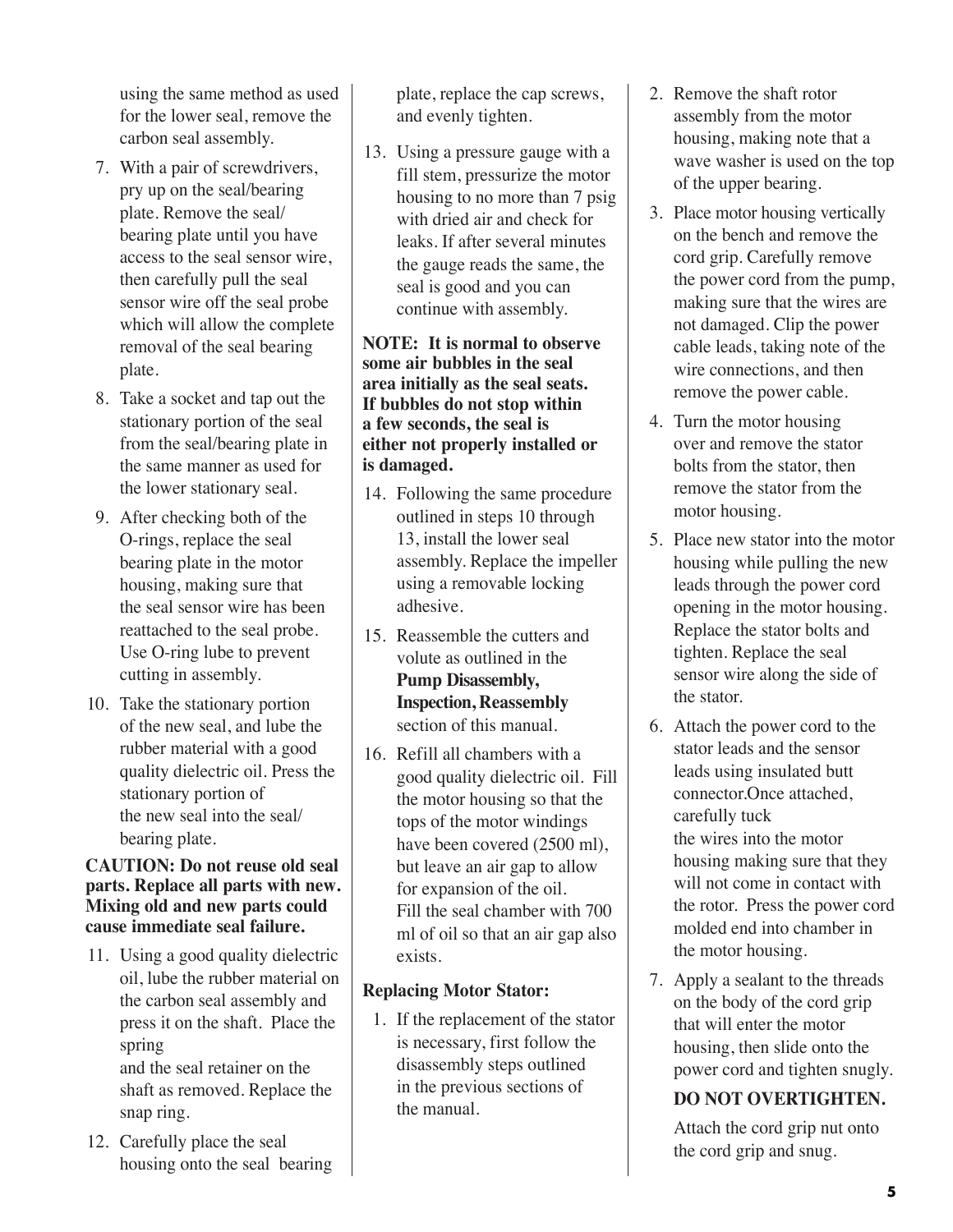- 8. Examine the bearings on the shaft/rotor assembly. If when rotated they feel rough, replace. When reinstalling new bearings, press only on the inner ring of the bearing or damage may occur.
- 9. Replace the wave washer into the upper bearing pocket in the motor housing, then reinstall the rotor and shaft assembly.
- 10. Follow the previously outlined steps to reassemble the pump from this point.
- 11. Always run pump for a few seconds after assembly work to be sure all parts run smoothly before replacing it in the sump. Check again for correct rotation. Pump should rotate counterclockwise when viewed from the suction end.

**NOTE: When applying power, be sure the pump is restrained from turning by holding the pump at the motor housing, or by clamping it in a holding fixture.**

# **Pump Troubleshooting**

Below is a list of troubles and their probable causes:

### **No liquid delivered**

- 1. Pump air bound
- 2. Discharge head too high
- 3. Pump or piping plugged
- 4. Wrong rotation
- 5. Speed too low

#### **Insufficient liquid delivered**

- 1. Discharge head too high
- 2. Impeller or cutters impartially plugged or damaged
- 3. Wrong rotation
- 4. Incorrect diameter impeller
- 5. Speed too low

#### **Insufficient discharge pressure**

- 1. Wrong rotation
- 2. Air or gases in liquid
- 3. Impeller damages
- 4. Incorrect impeller diameter
- 5. Speed too low

# **Pump overloads motor**

- 1. Wrong rotation
- 2. Specific gravity or viscosity of liquid too high
- 3. Speed too high
- 4. Head lower than rating, pumping too much liquid
- 5. Pump clogged
- 6. Defective bearings
- 7. Defective impeller

### **Pump is noisy**

- 1. Defective bearings
- 2. No axial clearance between impeller and volute
- 3. No diametral clearance between radial cutter and cutter ring

If the cause of the trouble cannot be determined and corrected as outlined above, contact your nearest factory representative.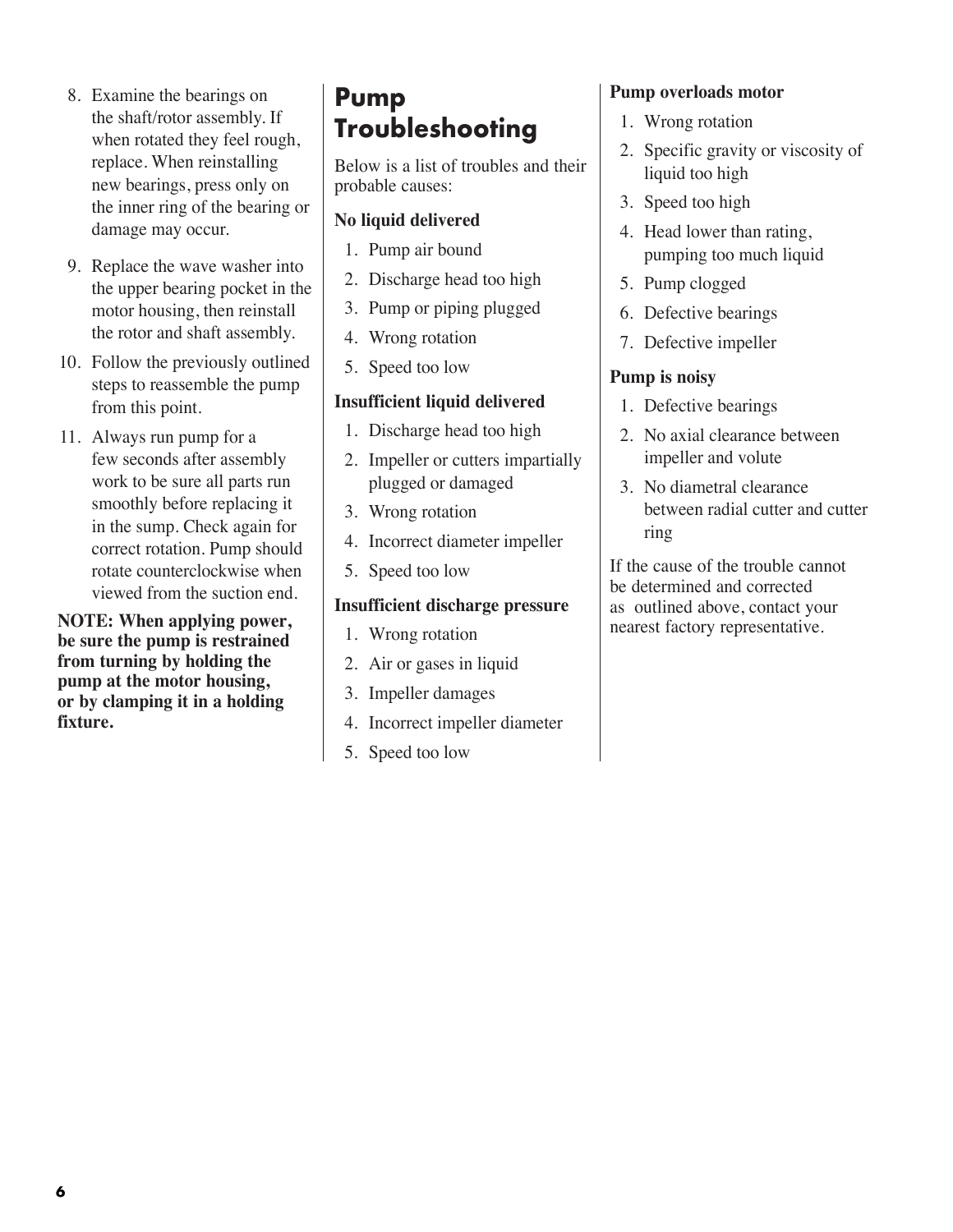# **HPG200 Parts List**

ORDERING REPLACEMENT PARTS: Product improvements are made from time to time. The latest part design will be furnished as long as it is interchangeable with the old part.When ordering replacement parts, always furnish the following information: (1) pump serial number, (2) pump model and size, (3) part description, (4) part number, (5) impeller diameter (if ordering impeller), (6) quantity required and (7) shipping instructions.

| Ref.           | Part      | Part                                 |                |
|----------------|-----------|--------------------------------------|----------------|
| No.            | No.       | Description                          | Qty.           |
| 1              | 144240025 | <b>POWER CORD - 20'</b>              | 1              |
|                | 144240115 | POWER CORD - 35'                     | 1              |
| $\overline{2}$ | 116750001 | <b>BUTT CONNECTOR</b>                |                |
|                |           | 230, 1ф; 200, 1ф; 575, 3ф; 200, 3ф   | 6              |
|                |           | 230.3¢                               | 3              |
|                |           | 460, Зф                              | 9              |
| 3              | 116910001 | <b>BUTT CONNECTOR</b>                | 3              |
| 4              | 060000141 | WIRE w/TERMINAL                      | 1              |
| 5              | 134880002 | <b>SEAL/BEARING PLATE</b>            | l              |
| 6              | 084720015 | SEAL FAILURE ASSY.                   | 1              |
| 7              | 05876A120 | O-RING<br>S                          | $\overline{2}$ |
| 8              | 003000001 | SHAFT SEAL - 1"<br>S                 | $\overline{2}$ |
| 9              | 000730011 | WIRE CONNECTOR $-230, 3\Phi$         | 1              |
| 10             | 001500421 | O-RING<br>S                          | 1              |
| 11             | 070330023 | IMPELLER - 5.00"                     | 1              |
|                | 070330043 | IMPELLER - 4.50"                     | 1              |
|                | 070330063 | $\text{IMPELLER} - \overline{4.00"}$ | l              |
| 12             | 055060022 | <b>AXIAL CUTTER</b>                  | 1              |
| 13             | 054050012 | <b>RADIAL CUTTER</b>                 | l              |
| 14             | 148850001 | <b>MACHINE SCREW</b>                 | 1              |
| 15             | 055700051 | <b>IMPELLER WASHER</b>               | 1              |
| 16             | 055050002 | <b>STATIONARY CUTTER</b>             | 1              |
| 17             | 000300041 | <b>MACHINE SCREW</b>                 | 3              |
| 18             | 077630001 | <b>CUTTER RETAINER</b>               | 1              |
| 19             | 135001002 | <b>VOLUTE CASE</b>                   | 1              |
| 20             | 19100A012 | HEX HEAD CAP SCREW - 5/16            | 4              |
| 21             | 009750021 | <b>RETAINING RING</b>                | $\overline{2}$ |
| 22             | 134890012 | <b>SEAL HOUSING</b>                  | 1              |
| 23             | 001010111 | HEX HEAD CAP SCREW - 5/16            | 4              |
| 24             | 000650271 | <b>BALL BEARING</b>                  | 1              |
| 25             | 000250091 | MACHINE SCREW PER B/M                | 4              |
| 26             | 05454A009 | <b>LOCK WASHER</b>                   | 4              |
| 27             | 21573C100 | STATOR - 230V, 1φ                    | 1              |
|                | 21573C102 | $STATOR - 230 - 460V, 3\Phi$         | 1              |
|                | 21573C103 | $STATOR - 575V, 3\Phi$               | 1              |
|                | 21573C101 | $STATOR - 200V, 3\Phi$               | 1              |
|                | 21573C104 | STATOR - 200V, 1Φ                    | 1              |
| 28             | 108321005 | ROTOR/SHAFT - 1ф                     | 1              |
|                | 108231005 | $ROTOR/SHAFT-3\Phi$                  | 1              |
| 29             | 134950002 | HORIZONTAL ADAPTER                   | 1              |
| 30             | 134941002 | MOTOR HOUSING                        | 1              |
| 31             | 08565A013 | <b>BALL BEARING</b>                  | 1              |
| 32             | 000640011 | <b>WAVE SPRING</b>                   | 1              |
| 33             | 134962002 | <b>VERTICAL ADAPTER (std.)</b>       | 1              |
|                | 517004027 | SEAL KIT                             |                |
|                | 131880001 | <b>CUTTER SHIM</b>                   | As             |
|                |           |                                      | Req′d.         |
|                | 006280391 | <b>IMPELLER SHIM</b>                 | As             |
|                |           |                                      | Reg'd.         |



Notes: S – Parts in Seal Kit

– Fill oil to above motor windings